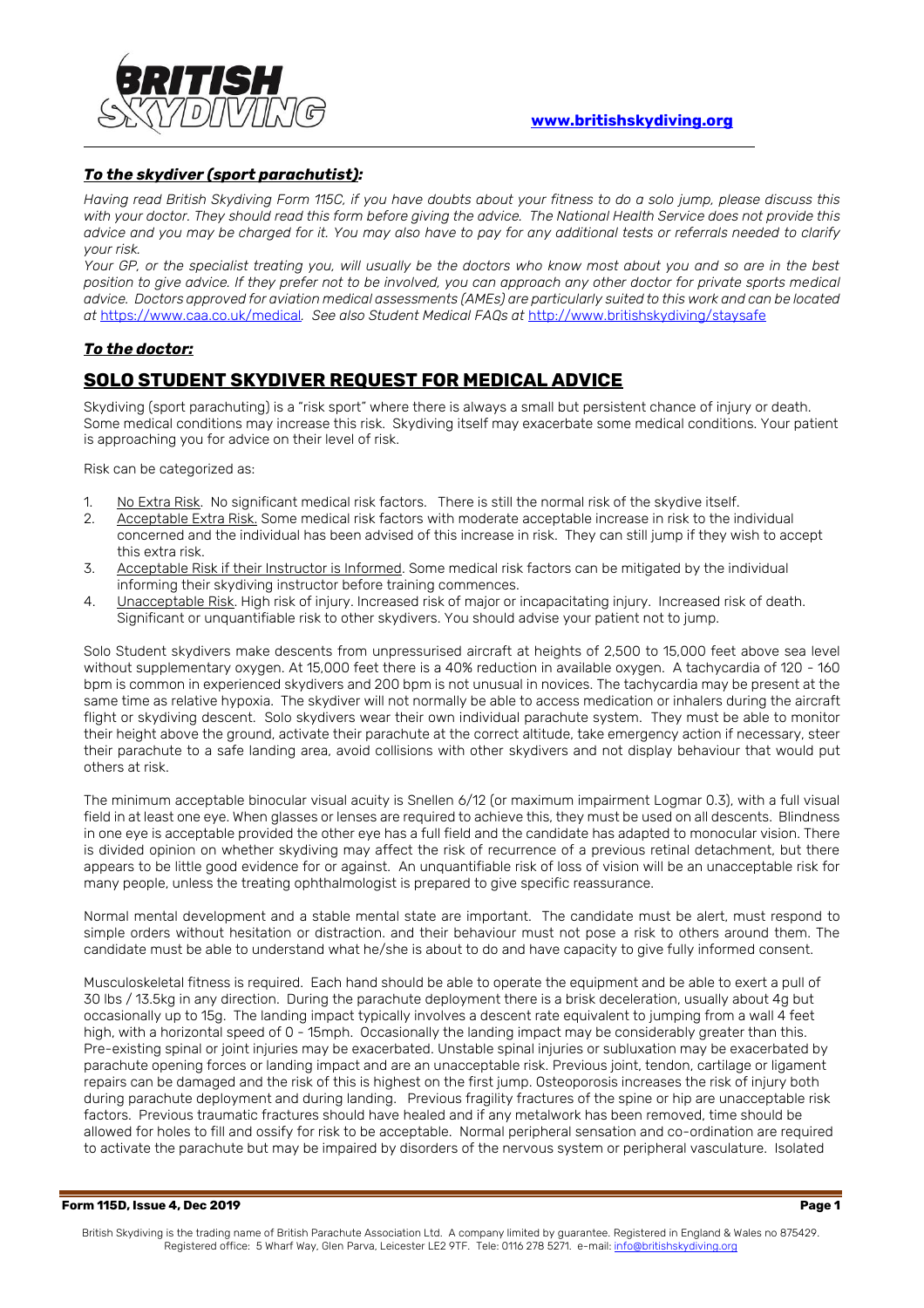reduced limb strength or lower limb loss in an otherwise healthy candidate may sometimes be acceptable after taking further advice, but the instructor must be made aware so that a functional risk assessment can be made.

Unstable or dislocatable shoulders are particularly likely to dislocate again while skydiving. This is not only painful but risks further serious injury due to difficulty activating the parachute or controlling the parachute during landing. A dislocatable shoulder is an unacceptable risk factor for solo skydiving unless the candidate has had successful stabilisation of the shoulder and retains good power and range of movement.

Obesity increases the likelihood of lower limb or spinal injuries. Novices should be aware that if they undertake their 1st jump as a solo descent and their BMI exceeds 27.5, they stand a greater risk of landing injury than a person below 27.5 (approximately double the risk for a male and even greater for a female). A BMI above 30 is usually unacceptable. This does not apply to the few obviously very fit candidates who have a raised BMI due to a large muscle mass. Exceptions may apply to those who have recent relevant experience (e.g. Tandem jumps).

Cardiac and respiratory fitness is important. Ischaemic heart disease, cerebro-vascular disease, aneurysmal disease and uncontrolled hypertension are usually unacceptable risk factors. Hypertension controlled at or below 140/90 is acceptable. Postural hypotension, either spontaneous or related to treatment, is an unacceptable risk factor. Recurrent unprovoked loss of consciousness or impaired consciousness is unacceptable. Recurrent fainting occurring only with specific provocation (eg phlebotomy or dental treatment) is acceptable. Cardiac pacemakers used to treat isolated heart block do not necessarily constitute unacceptable risk. However, where the heart block is just part of significant ischaemic heart disease, then the ischaemic heart disease itself will usually be an unacceptable risk.

Stable, well controlled asthma is usually acceptable provided the treatment enables the candidate to exercise in cold air without significant symptoms (see more detailed advice at [www.britishskydiving.org/forms/\)](http://www.britishskydiving.org/forms/). COPD limiting rate or distance of walking at ground level is usually unacceptable unless formal assessment by a respiratory physician has shown otherwise. In borderline cases, risk may be mitigated by restricting the maximum altitude to a specified lower level. If a candidate is not felt fit to go to at least 8,000 ft above sea level, the risk is unacceptable. A history of spontaneous pneumothorax is unacceptable unless successfully treated by pleurodesis or pleurectomy. A history of traumatic pneumothorax is acceptable provided recovery is complete.

Middle ear or sinus disease may cause severe otalgia or sinus pain due to the rapid changes in ambient air pressure. The rate of descent in freefall may exceed 10,000 ft/min and under an open canopy 1,000 ft/min. Severe pain can distract a skydiver from essential survival actions. Tympanic grommets or ventilation tubes are not a contraindication - they actually relieve pressure differentials as long as they remain in place. Otosclerosis treated surgically by stapedotomy is an unacceptable risk unless the ENT specialist specifically advises otherwise.

Impaired hearing need not be a barrier to Solo Student skydiving, but the instructor must be informed of the impairment before training commences.

Stable and well controlled diabetes with no tendency to hypoglycaemia is acceptable (eg diabetes controlled by diet or by metformin alone). Treatments with a tendency to symptomatic hypoglycaemia put a solo student skydiver at risk and are usually unacceptable. Other chronic endocrine conditions, once fully controlled, are normally acceptable.

Epilepsy occurring after the age of 5 years is an unacceptable risk. Normal peripheral sensation, co-ordination, power and immediacy of response are required for safe skydiving. Thus, many chronic or degenerative diseases of the nervous system are unacceptable risk factors. Lower limb rigidity (whether due to arthropathy, spasticity, obesity or any other cause) greatly increases the risk of fracture and is an unacceptable risk. The presence of a surgical CSF shunt on its own is not an unacceptable risk. However, if accompanied by cerebral atrophy or a markedly enlarged head, specialist advice should be sought.

Current neurosis requiring active treatment, history of psychosis, mental impairment, significant learning difficulties, cognitive impairment, frontal lobe syndrome, pathological euphoria, impulsive self-harming, drug addiction and alcohol dependence all constitute an unacceptable risk. Similarly, use of medication causing sedative or psychotropic side effects or impairing concentration is unacceptable. When an individual does not have capacity to consent to risk but is nonetheless intending to proceed or is being encouraged by others to proceed, local safeguarding procedures should be initiated. Sometimes individuals with psychological difficulties plan to jump in the hope of boosting low self-esteem. If the candidate refuses to jump, often in front of relatives and friends, there can be a devastating impact on already poor self-esteem.

Expansion of gas in a viscus during the ascent to altitude can cause overfilling or separation of stoma bags. Starting with an empty bag and/or pre-emptive colonic lavage can reduce the risk of this social embarrassment. The candidate should inform their instructor of the position of the stoma and its bag, so that traction from the parachute harness can be avoided.

**Form 115D, Issue 4, Dec 2019 Page 2**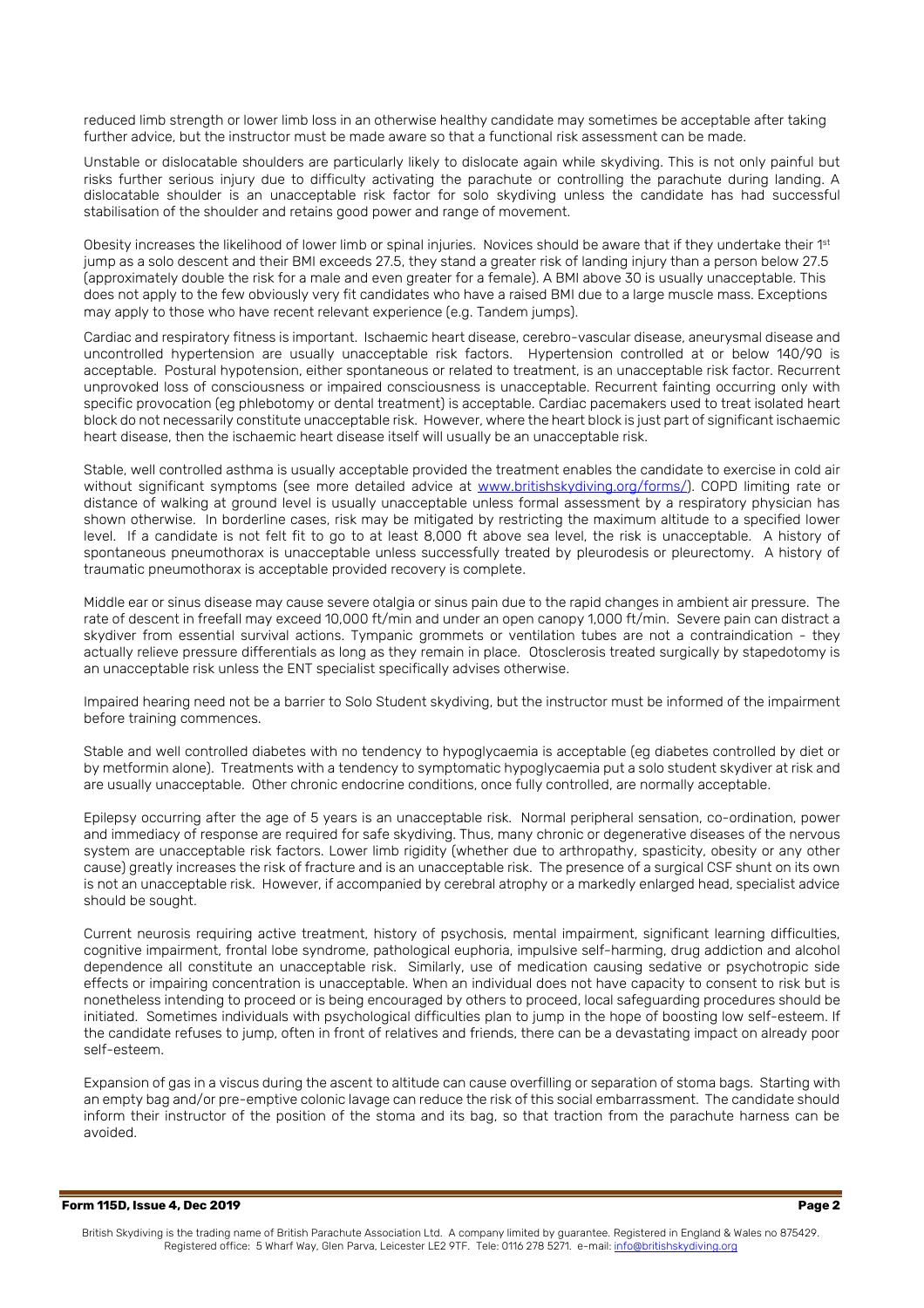Urinary catheters with leg drainage bags are unsuitable for use with a parachute harness. Removal of the drainage bag and spigotting of the catheter for the duration of the flight and jump may be acceptable provided there is still bladder capacity.

Recent surgery is an unacceptable risk until all wounds have healed enough to withstand rough treatment. If you feel the wound is not ready for a contact sport such as Rugby football, it is probably not acceptable for skydiving. Particular caution is required after cranial, ophthalmic or thoracic procedures since any residual trapped gas will almost double in volume during the ascent to altitude but has no ready means of escape. Such residual gas is an unacceptable risk.

A history of malignant disease, particularly if well localised and outside critical areas, may not add significant risk. However, bony metastasis may cause an unacceptable risk of fracture. Cerebral primaries or secondaries may affect behaviour or even capacity to consent. Symptoms from treatments causing cardiac or pulmonary toxicity suggest unacceptable risk. Debility of widespread malignant disease is an unacceptable risk.

Even without skydiving, pregnancy inherently carries a risk of back problems, miscarriage, maternal haemorrhage and a risk of birth defects in the baby including brain damage. There are no published trials looking at whether the physical stresses of skydiving or the altitude hypoxia in the presence of asymptomatic placental insufficiency could alter the level of these risks significantly. Since any risk is unquantifiable, temporary and could affect not just the skydiver but also the person growing in the uterus, it should be assessed as unacceptable during the pregnancy.

Skydivers in perfect health are already at the limit of their physiological envelope when at 15,000 ft. Mild anaemia, causing no symptoms at ground level, may still cause light headedness or lack of stamina and reduced ability to obey commands when at altitude. Most blood donors will recover their normal haemoglobin levels within weeks of donation, but a few individuals with low iron stores may have a prolonged reduction. Donors should have a post donation blood count confirming normal haemoglobin before jumping at 15,000ft. Alternatively, they can jump at up to 8,000ft without a blood count, provided they are asymptomatic and at least 48hrs have passed since donation.

Organ transplantation itself is not a major risk. However, long term steroid treatment as part of immunosuppression may affect the likelihood of osteoporosis and fracture. Immunosuppressed patients should consider whether they wish to accept the risks of infection to a compound fracture contaminated by soil and animal faeces in a field.

Active or poorly controlled haemophilia, ITP, other bleeding disorders, coumarin anticoagulants or novel oral anticoagulants may increase the risk of haemarthrosis, haematoma, extensive bruising or other significant haemorrhage even in the course of a normal skydive. They may exacerbate simple injuries and also increase the risk of a skydiver succumbing to an otherwise survivable injury. They are usually an unacceptable risk.

Chronic infectious conditions such as open TB, Hepatitis or HIV may place  $1<sup>st</sup>$  aiders at risk in the event of an injury requiring 1st aid or resuscitation. Please discuss with the British Skydiving medical adviser before issuing the medical certificate.

Increasing age often brings a combination of risk factors. Any one of these on its own might seem acceptable, but a combination of a number of individually acceptable risks may still amount to an unacceptable overall level of risk. Older student skydivers are injured more often and are more likely to die from an injury, which a younger skydiver may survive. No person under the age of 16 years, or aged 55 years or over, will normally be permitted to carry out 'solo' student skydiver training. Exceptions to the higher age limit may be permitted if the person has previous recorded solo experience on ram-air parachutes. Therefore, it is unusual for a candidate of 55 years of age or older to be accepted for novice training. Unless such a candidate is exceptionally fit, both mentally and physically, they should be advised that their risk level is unacceptable.

The advising doctor is not stating that a candidate will remain free of injury during skydiving but is simply giving a qualitative assessment of risk. The preferred level of skill is usually that of a GP without specialist knowledge of skydiving but usually with access to the candidate's records, or a specialist responsible for the patient's care. Other doctors completing the certificate should remain aware that lack of access to the medical record can result in important conditions being overlooked. In cases of doubt, or where further information is required, the Medical Adviser to the British Skydiving or the Safety & Technical Officer will be pleased to help and may be contacted at the address at the start of this form.

Any medical certificate issued may be valid for a maximum of three years. The issuing doctor can specify any shorter period of validity that they consider clinically appropriate.

**Form 115D, Issue 4, Dec 2019 Page 3**